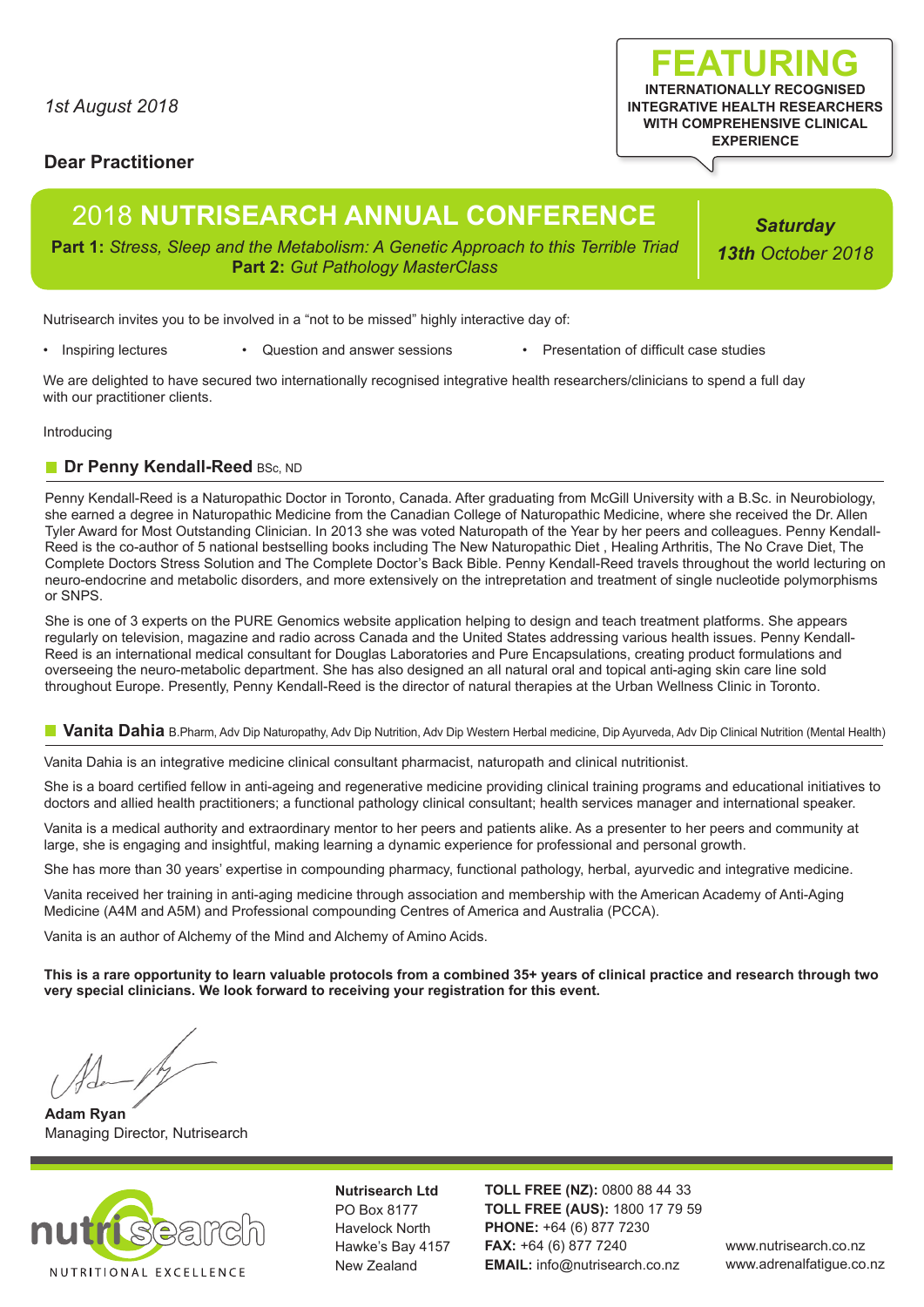

# **Dr Penny Kendall-Reed** BSc, ND

*Penny Kendall-Reed is a Naturopathic Doctor in Toronto, Canada. After graduating from McGill University with a B.Sc. in Neurobiology, she earned a degree in Naturopathic Medicine from the Canadian College of Naturopathic Medicine, where she received the Dr. Allen Tyler Award for Most Outstanding Clinician. In 2013 she was voted Naturopath of the Year by her peers and colleagues. Penny Kendall-Reed is the co-author of 5 national bestselling books including The New Naturopathic Diet , Healing Arthritis, The No Crave Diet, The Complete Doctors Stress Solution and The Complete Doctor's Back Bible. Penny Kendall-Reed travels throughout the world lecturing on neuro-endocrine and metabolic disorders, and more extensively on the intrepretation and treatment of single nucleotide polymorphisms or SNPS. She is one of 3 experts on the PURE Genomics website application helping to design and teach treatment platforms. She appears regularly on television, magazine and radio across Canada and the United States addressing various health issues. Penny Kendall-Reed is an international medical consultant for Douglas Laboratories and Pure Encapsulations, creating product formulations and overseeing the neuro-metabolic department. She has also designed an all natural oral and topical anti-aging skin care line, sold throughout Europe. Presently, Penny Kendall-Reed is the director of natural therapies at the Urban Wellness Clinic in Toronto.*

# **Stress, Sleep and Metabolism:** *A genetic approach to the "terrible triad".*

# PRESENTING

- HPA dysfunction is a major factor in metabolic dysfunction, obesity and insomnia. It is also the main cause of variant gene expression.
- Genetic analysis indicates an individual's specific susceptibility to these adverse health conditions. It highlights the clinical importance of altering gene expression to treat the "terrible triad"

## Subjects Covered:

## **The "Terrible Triad" Connection**

- According to the Ministry of Health, obesity rates in New Zealand range from 32% to 61% within sub-populations.
- The W.H.O. has declared insomnia an epidemic in industrialized countries.
- 90% of visits to doctor's offices are due to stress.
- Learn how these health variables are interconnected, but more importantly causal to one another.
- Learn which SNP's (Single Nucleotide Polymorphisms) have a major impact on this health triad, and why we can't give everyone the same healthy diet, exercise program, sleep supplement or lifestyle change. What heals one individual can harm another depending upon their genes.
- Understand how the microbiome impacts the production of stress hormones and vice versa, additionally fueling the "terrible triad".

## **Making the Triad Work for Us**

- Learn how to interpret and treat each individual SNP's using natural supplements, diet and lifestyle variables.
- Learn how to reset the HPA axis and restore normal functioning to neural receptors, which in turn can inhibit 90% of variant SNP expression.
- Learn which genes can affect gut flora populations, and how to effectively re-establish the necessary specific strains in the GI tract.

### **In Addition:**

- Several case studies will be presented, showing how one must treat stress, sleep and metabolism together in order to treat any one of them effectively and permanently.
- Case studies will also be presented showing the importance of genetic analysis in the individualized treatment of these ailments.
- A Q and A session will be included to help promote understanding and integrate the various health aspects discussed.

*A personal note from Dr Kendall-Reed. For years I was baffled as to why one diet, exercise program, supplement or medication worked so well for one person, and had adverse reactions in another individual when they both seemingly presented with the exact same symptoms, labs and lifestyle. Genetics has provided me with the key that opens the door to an individual's metabolic and neurochemical idiosyncrasies. Understanding these allows me to see why one person produces more stress hormone for an identical stressor than another, or why one person loses weight on a ketogenic diet, while another gains weight and inflames the body. It shows us why some people gain weight with high intensity interval training while others need it to lose weight and why some people can't fall asleep no matter how many sleeping pills they take. Incorporating genetic testing into my practice has helped*  take the treatment of patient ailments from temporary to long lasting, with less effort and more accuracy. It is an exciting time in *medicine, and I look forward to sharing this with you.*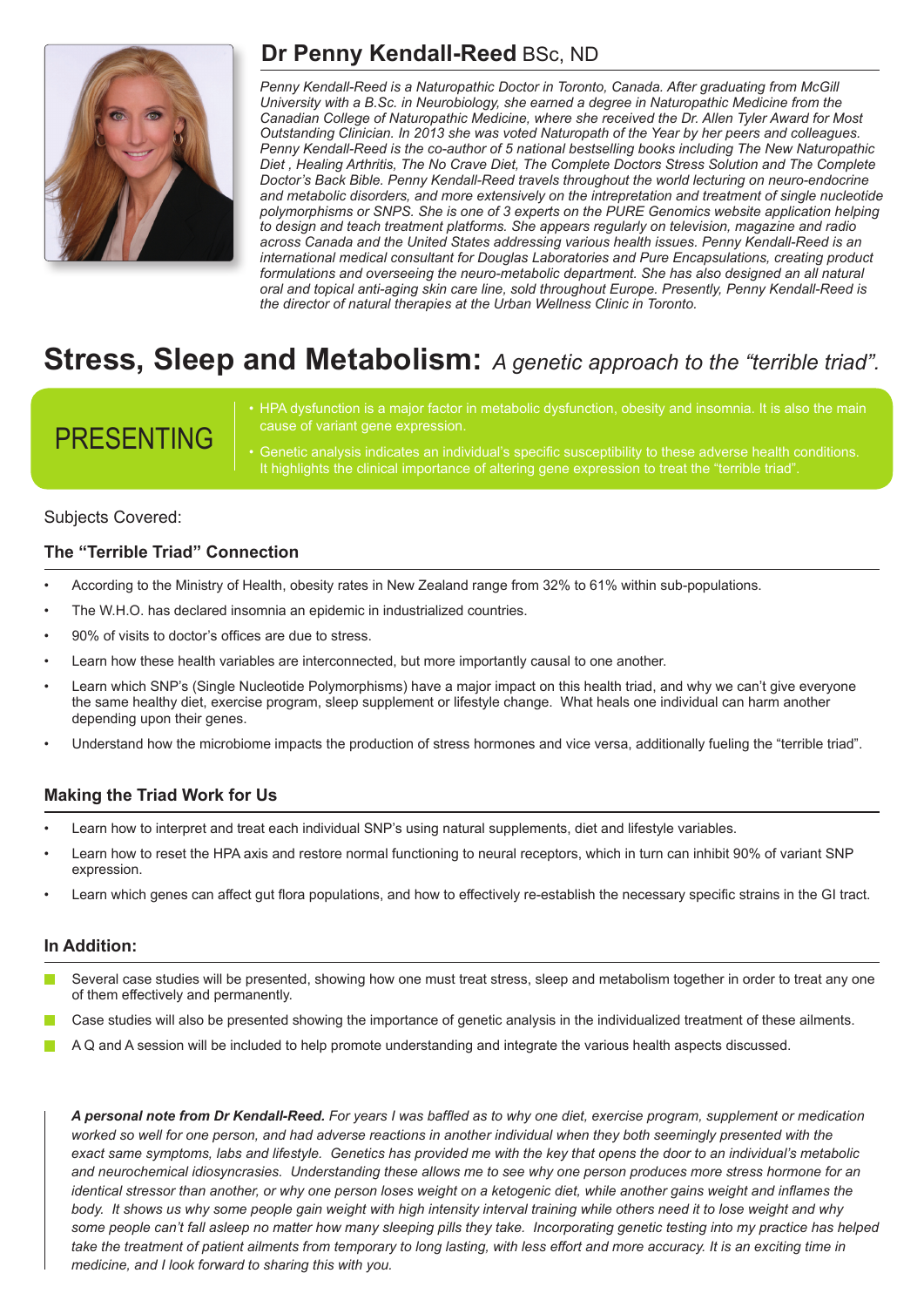

## **Vanita Dahia** B.Pharm, Adv Dip Naturopathy, Adv Dip Nutrition, Adv Dip Western Herbal medicine, Dip Ayurveda, Adv Dip Clinical Nutrition (Mental Health)

### *Vanita Dahia is an integrative medicine clinical consultant pharmacist, naturopath and clinical nutritionist.*

She is a board certified fellow in anti-ageing and regenerative medicine providing clinical training programs and educational initiatives to doctors and allied health practitioners; a functional pathology clinical consultant; health services manager and international speaker.

Vanita is a medical authority and extraordinary mentor to her peers and patients alike. As a presenter to her peers and community at large, she is engaging and insightful, making learning a dynamic experience for professional and personal growth.

She has more than 30 years' expertise in compounding pharmacy, functional pathology, herbal, ayurvedic and integrative medicine. Vanita received her training in anti-aging medicine through association and membership with the American Academy of Anti-Aging Medicine (A4M and A5M) and Professional compounding Centres of America and Australia (PCCA).

Vanita is an author of Alchemy of the Mind and Alchemy of Amino Acids.

# **Gut Pathology MasterClass**

# PRESENTING

- Complete Microbiome Mapping (CMM)
- Functional Diagnostics for the GUT
- Intelligently designed for advanced assessment of the microbiome

PCR technology has transformed significantly in relation to microbiome testing which gives us fast, reliable and accurate results. The Human Microbiome Project and research around the globe have characterized the GI microbiome. More than ever before, we are keenly aware of the health benefits and disease risks brought about by the microorganisms that inhabit the GI tract.

The microbes in the human body are collectively known as the human Microbiome or more aptly the "second genome". Composed of more than a 100 trillion microorganisms, the human microbiome outnumber human eukaryotic cells by 100 plus fold. This microbiome, as it's called, can have so much influence on other parts of our body that it's becoming recognised as an organ in its own right – and changes to its complex ecosystem are linked to an array of problems including inflammatory bowel disease, heart disease, Alzheimer's, Parkinson's disease, autism, depression and anxiety. Significant advances have been made in understanding the composition and functional capabilities of the gut microbiota and its roles in SIBO, SIFO, leaky gut, food intolerances, IBS and IBD.

Genomic and PCR technology now has the capacity to view the microbiome to the species level using single plex technology, and functionality of the gut, digestion, inflammation and many more parameters. The Complete Microbiome Mapping (CMM) was developed to improve-on the available microbiome testing options in the market. The test was created with the support from an internal research data set of 2,000. It is a comprehensive stool test running full quantitative polymerase chain reaction (qPCR) on multiple GI targets, including pathogenic and opportunistic bacteria, worms, yeasts, parasites, and comprehensive antibiotic resistant genes, alongside intestinal health, digestive, and immune markers.

Introducing The Complete Microbiome Mapping (CMM) and all associated gastrointestinal functional pathology assessment options to once and for all, get the complete in-depth screen.

### **In this seminar, you will learn:**

- Gastrointestinal complete Microbial mapping technology
- Detailed interpretation of lab results
- Case study in a practically relevant clinical context
- Management of the gut using CMM results
- In-depth science behind DNA PCR detection.
- Singleplex & Multiplex what is the difference, What to look for?

## **Functional Diagnostics for the GUT**

**Deciphering assessment options for the gut.** Perhaps the most studied site for investigation of the gut of late is in its association with complex chronic inflammatory conditions, autoimmune disease and infectious control. Integrative health practitioners now have the tools to identify all components of gastro-intestinal function. This session is aimed at introducing key functional pathology assessment options in optimising gut health.

In this seminar, you will learn:

- SIBO
- HLA-studies
- Intestinal permeability
- Zonulin
- CDSA and PCR
- Immunoglobulin food allergy, intolerance & sensitivity
- ALCAT allergy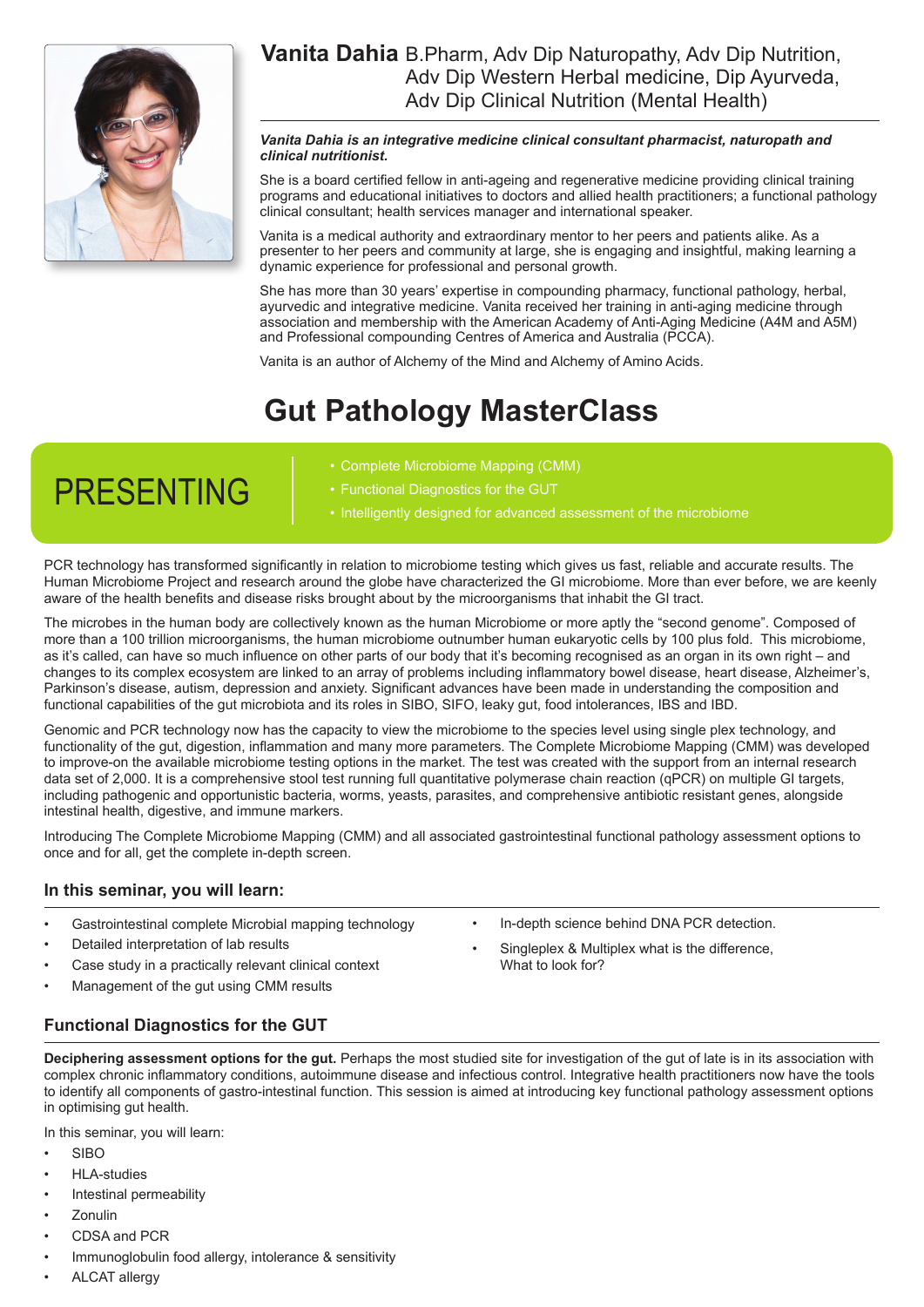**Part 1:** *Stress, Sleep and the Metabolism: A Genetic Approach to this Terrible Triad* **Part 2:** *Gut Pathology MasterClass*

*Saturday 13th October 2018*

# **Dr Penny Kendall-Reed**

BSc, ND

# **Vanita Dahia**

B.Pharm, Adv Dip Naturopathy, Adv Dip Nutrition, Adv Dip Western Herbal medicine, Dip Ayurveda, Adv Dip Clinical Nutrition (Mental Health)

# **CONFERENCE PROGRAMME**

| $8.15 - 8.50am$   | Registrations open (35 mins)                                                                                                                                                                                                                     |  |
|-------------------|--------------------------------------------------------------------------------------------------------------------------------------------------------------------------------------------------------------------------------------------------|--|
| $8.50 - 9.00am$   | Welcome and introductions by Nutrisearch (10 mins)                                                                                                                                                                                               |  |
| $9.00 - 10.30$ am | Dr. Penny Kendall-Reed - HPA dysfunction is a major factor in metabolic<br>dysfunction, obesity and insomnia. It is also the main cause of variant gene<br>expression. (1.5 hrs)                                                                 |  |
| 10.30 - 10.45am   | Morning break (15 mins)                                                                                                                                                                                                                          |  |
| 10.45 - 12.15pm   | Dr. Penny Kendall-Reed - Genetic analysis indicates an individual's<br>specific susceptibility to these adverse health conditions. It highlights the<br>clinical importance of altering gene expression to treat the "terrible triad". (1.5 hrs) |  |
| 12.15 - 1.15pm    | Lunch (1 hr)                                                                                                                                                                                                                                     |  |
| $1.15 - 2.30$ pm  | Vanita Dahia - Gut Pathology Master Class - Part One. (1.15 hrs)                                                                                                                                                                                 |  |
| $2.30 - 2.45$ pm  | $(15 \text{ mins})$                                                                                                                                                                                                                              |  |
| $2.45 - 4.00pm$   | Vanita Dahia - Gut Pathology Master Class - Part Two (1.15 hrs)                                                                                                                                                                                  |  |
| $4.00 - 4.15$ pm  | Q & A - Vanita Dahia and Dr. Penny Kendall-Reed (15 mins)                                                                                                                                                                                        |  |
| $4.15 - 5.00$ pm  | Nutrisearch invites you to enjoy complimentary refreshments, network with your<br>peers, presenters and our team. (45 mins)                                                                                                                      |  |

Conference fee includes - all day beverages, morning and afternoon teas and a delicious buffet lunch.

Our ongoing focus is to provide clinically effective solutions to optimise patient outcomes.

Your certificate of attendance will be provided on the day including appropriate CPE hours.

Please note – we request no digital/video taping or voice recording of the day's presentation. A full set of notes from each speaker will be provided.